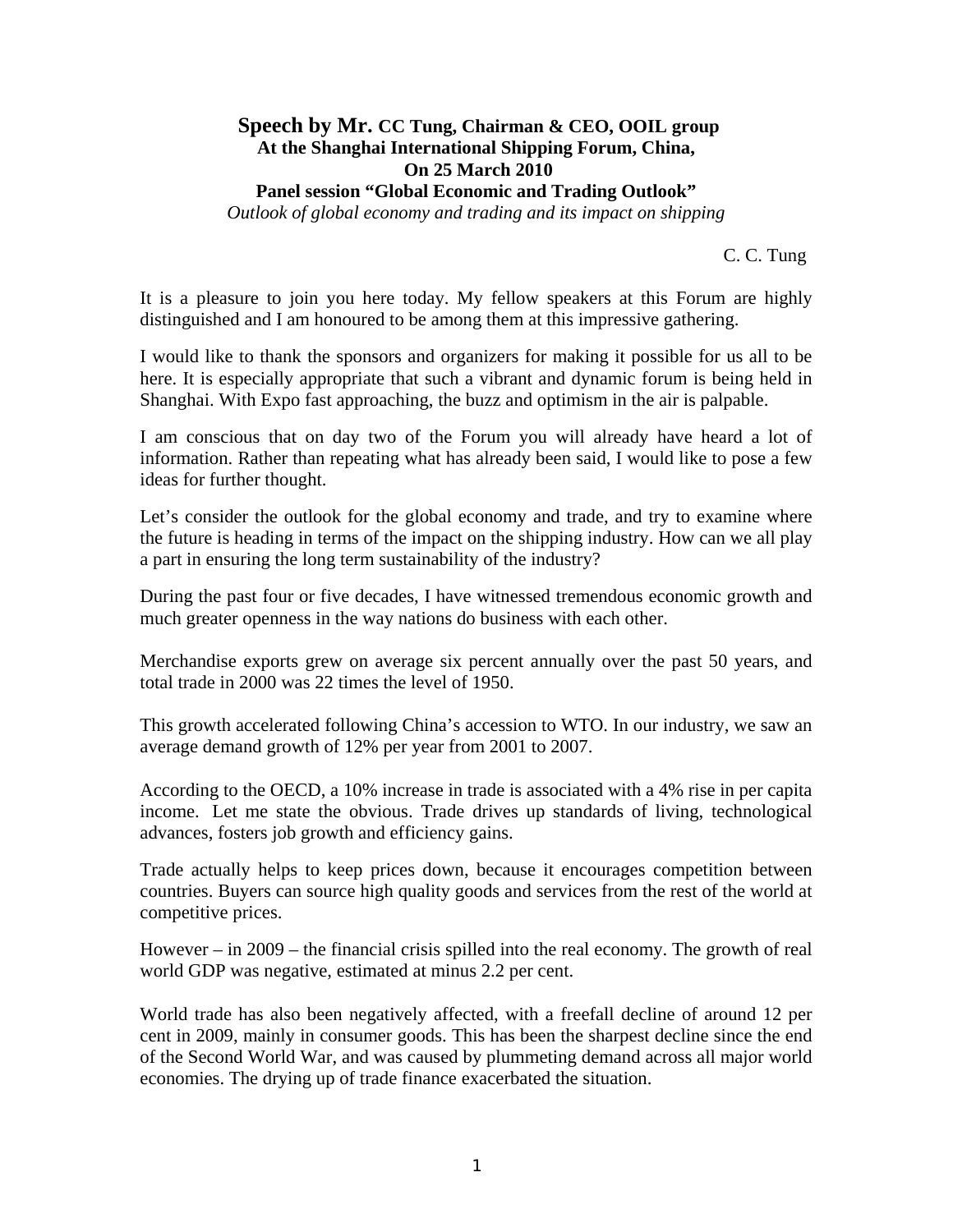The International Labour Organization estimates the number of jobless people worldwide at over 200 million – the highest level ever.

The global economy, trade and shipping industry are inextricably linked. Three-quarters of world trade is in merchandise or goods primarily industrial equipment, consumer goods, oil and agricultural products. The vast majority – 90 percent – moves by sea.

It is undeniable that the container shipping industry, perhaps more than any other, is chronically vulnerable to economic shocks.

I've been in the industry for some 40 years now and have seen many ups and downs. But I can honestly say that this has been one of the most challenging and destructive times we have ever encountered.

With the downturn in the global economy, more than 70,000 factories in the Pearl River delta closed due to the lack of demand. Chinese exports suffered a sharp decline – up to 25% in early 2009, their biggest drop in a decade. Of course, as trade and shipping are so interlinked, this hit the shipping industry hard and many industry players became desperate to fill their ships at any cost.

Taking the optimistic view, I believe the worst part of the crisis is over and we are starting to see the first tender shoots of economic recovery.

In January and February 2010, Chinese export growth was more than 40%. However, this is still only just returning to the 2008 level.

The unexpected high demand before Chinese New Year caught some by surprise. But this could very well be a short-term boom due to inventory re-stocking.

Year-to-date inbound volume to the top five West Coast ports grew almost 14%, while US consumer spending only grew at 0.5% in January.

The IMF has revised up the global GDP growth forecast to nearly 4% for 2010 and 4.3% for 2011. There is reason to be cautiously optimistic.

However, many uncertainties remain. Stimulus packages in economies around the world have been instrumental in preventing further declines, while setting the path for growth.

Let us hope that private sector consumption and investment demand will respond to the pickup in activity prompted by fiscal stimulus and the inventory cycle.

In the meantime, there is an uneasy feeling in some parts of the world that some of these stimulus measures favour domestic goods and services at the expense of imports. Protectionism in difficult times can be a natural choice of governments looking to stimulate jobs and boost their domestic economies. Unfortunately this is a short-term solution to a long-term problem.

The economy needs other sources of growth, and this is where trade matters.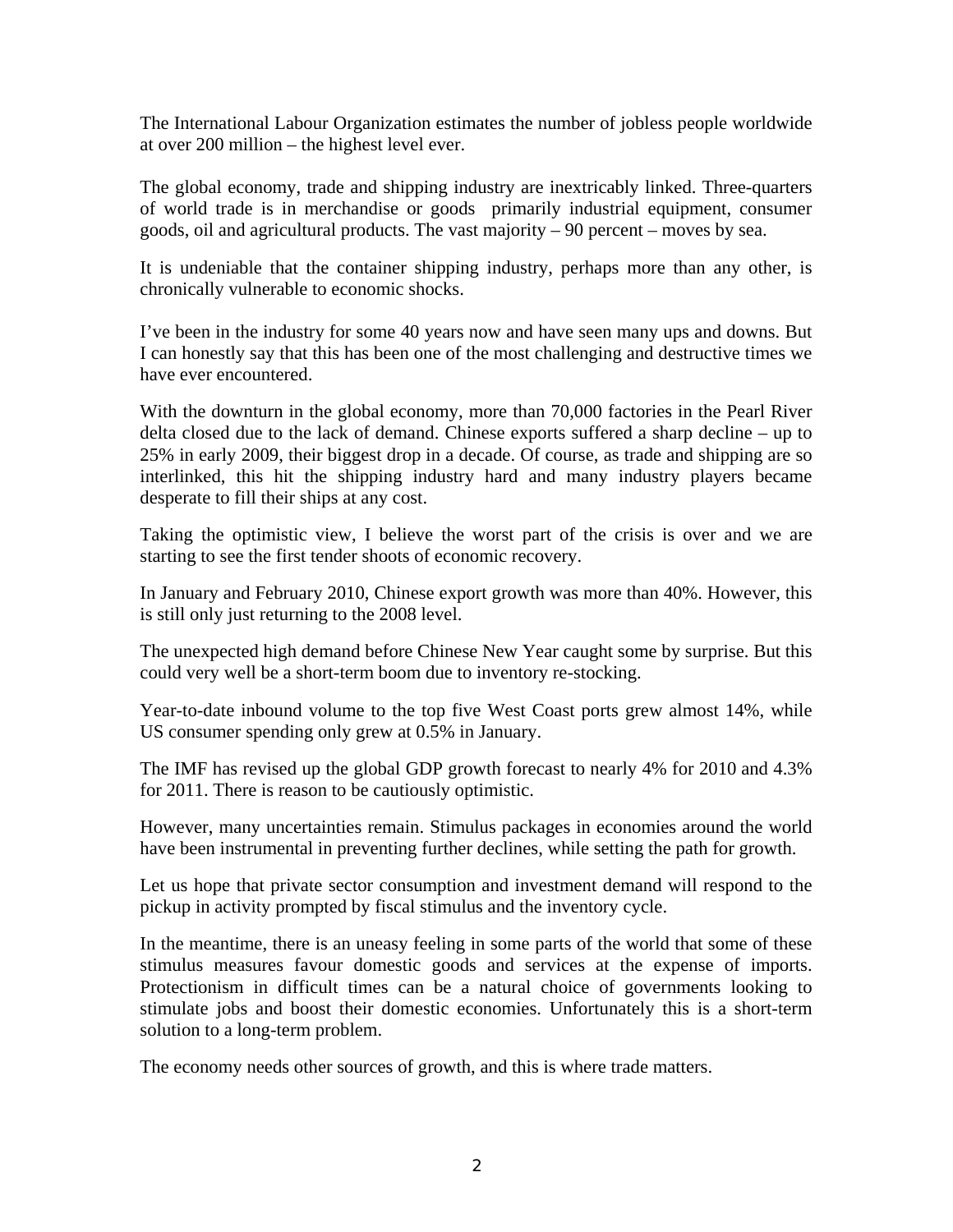However – while trade is still slowly getting back on its feet after an almighty shock, for the container shipping industry, we must be aware that like a fragile seedling, these early shoots of recovery can be easily damaged and crushed.

The industry must nurture these early phases of recovery to ensure the shoots blossom into a full rice bowl, leading to a sturdy phase of growth and maturity.

As carriers begin to announce their losses – already more than US\$11 billion for the industry in the first nine months of 2009 – one might wonder how long the bleeding will continue. Prospects for 2010 are better than last year, but certainly as an industry we are still in pain. Unfortunately, as happened during past downturns, we don't learn from past mistakes. In 2009 some carriers attempted to fight for market share and volume, trying to generate much-needed cash flow at the cost of lower freight rates. This only prolongs the suffering – particularly when the rates were insufficient to cover variable costs.

In a downturn, this strategy simply does not work in our industry, as we now know. We saw rates plummeting precipitously in the first half of 2009.

To an extent, we began to see the unusual phenomena of "the more we carry, the more we lose". This is not sustainable.

At OOCL, our capital costs of ships and equipment represent 16% of total costs. Recognising the lack of demand, our determination was to remove 10% of our surplus capacity, while offering superior services to our customers. As a result, we were able to retain much of the volume, thereby saving fuel, achieving higher utilization, and improving cost efficiency, far more than just offsetting the capital cost of the laid-up tonnage.

The freight market finally stabilized by the fourth quarter of last year, but at the current level, most carriers would still struggle to make a profit.

The industry is looking at a tremendous capacity overhang with an increase in the global fleet of 35% from the shipyard in the next four years, and another 9.3% of the global fleet is currently laid up.

At the same time, trade and therefore demand growth are looking at a possible protracted period of moderate growth of 6%. If this is indeed the situation, we are looking at *at least* three to four years of supply in excess of demand. Therefore, even if there is a rebound or upturn in the global economy, the container industry will not recover for some years.

How can we work towards improving the situation? I do have a wish list, which requires understanding and efforts from both the industry and our regulators.

We need to have a deep understanding of our costs before fighting for market share. We must find a way to educate our customers about these increasing costs which are often beyond our control.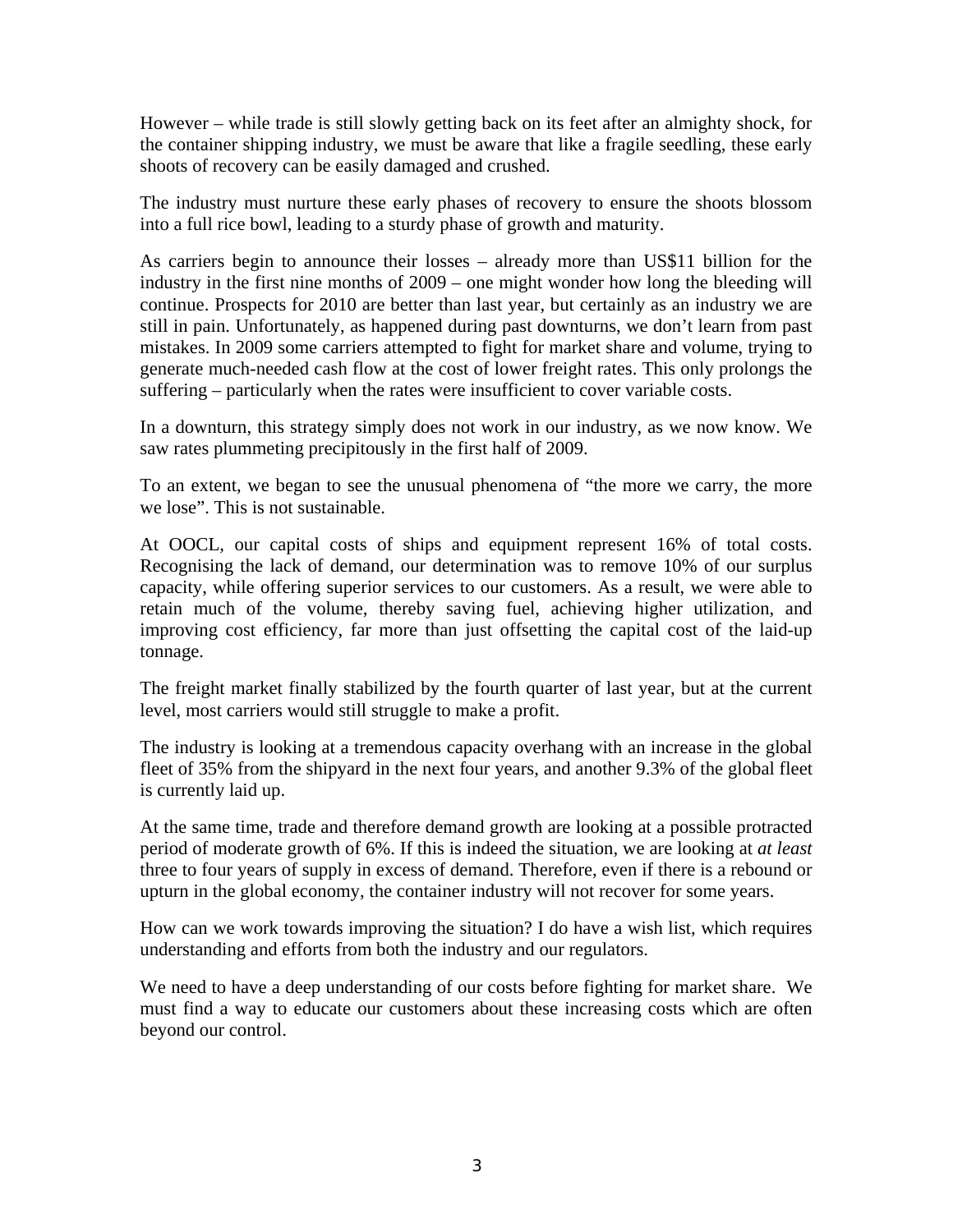We are threatened by sudden escalating fuel prices impacting other costs such as terminals and inland transportation costs. Financial products allow speculation which further threatens stability.

Our pricing structure needs to allow for shocks and uncertainties, in order to make us less vulnerable to fluctuations in the market and the economy.

Both carriers and shippers should work together to address the extreme volatility in pricing that, as we have so clearly seen, benefits neither group.

Climate change issues are being discussed at the IMO this month as we speak, at the Marine Environment Protection Committee meeting, (MEPC 60).

Clean fuel demands will escalate. Shippers are already asking for ways to lower their carbon footprints and are choosing 'green' carriers.

It is the industry's responsibility to tackle emissions and as responsible corporate citizens we are both willing and eager to do so. But how do we implement new green technologies, clean fuel standards and emissions reduction initiatives if we are not making a profit?

Slow steaming is a strategy which I believe is here to stay for the long term. Slow steaming saves fuel, helps lower emissions and can perhaps absorb excess global capacity. FMC now allows discussion of slow steaming for cost savings and the environment. The industry needs to brainstorm more of these issues and share information on how to proceed.

Now that we know what we are afraid of, how can we avoid the worst case scenarios? Are we destined for more boom and bust cycles? How can we ensure a sustainable future for the industry?

First and foremost, the key to a positive future and outlook is to ensure stability for the market. To achieve this we must understand the shipping industry's strategic importance in global trade and economics.

We must present our case to the people and organizations setting the rules for economy and trade. They are, of course, the governments of the major trading nations.

Unfortunately, some governments – including the EU – have dealt our industry a double whammy by banning all forms of communication and information exchange even if the information exchanged is crucial to ensuring market stability. They did not provide alternatives and failed to recognize that carriers need to discuss other important issues for the industry's survival in these unusual times.

Governments should avoid trying to place a "one size fits all" regulatory regime on industries with unique situations and problems. But at the same time, a number of governments are heavily distorting competition by providing financial subsidies in an effort to bail out their national carriers.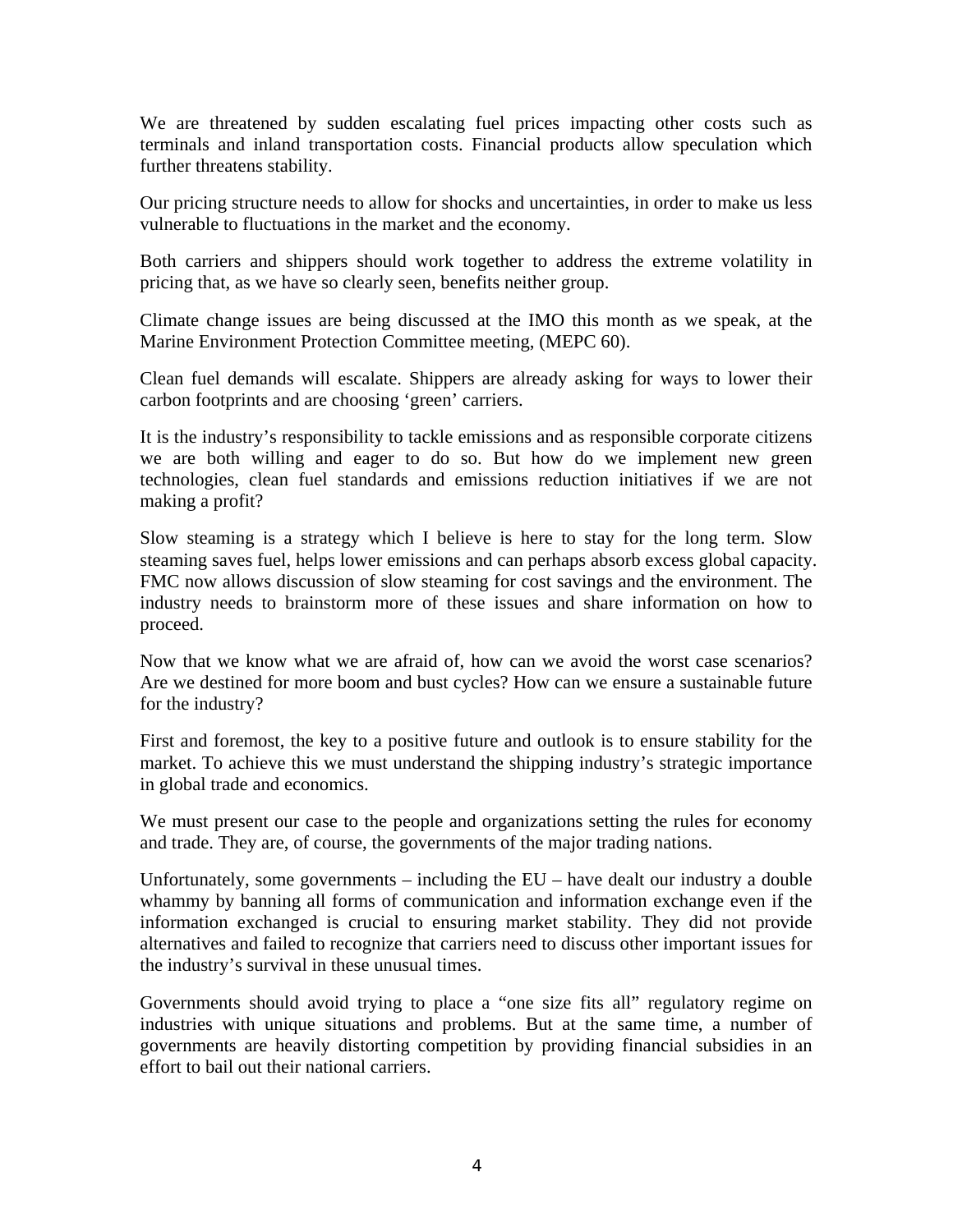I believe governments should consider a short-term reprieve from antitrust regulations, particularly on capacity management, but without giving up their oversight responsibilities and rights of approval.

This would allow us to develop solutions to the problem. We in the industry know what needs to be done. Let us work together to achieve it.

We live in a global world. It is time to take a global approach, versus a national approach. And it is time for the shipping industry to take an industry approach to solving our problems.

If we look at history and past recessions, while the EU no longer provides individual exemptions to antitrust regimes, they have exempted capacity reduction agreements in the past.

In 1982, several European synthetic fibre manufacturers were facing increased competition from abroad and faced an imbalance of supply and demand.

At that time, the European Commission called upon member states to stop granting any form of state aid to the sector, in an attempt to avoid further deterioration of the capacity problem.

While there was no significant upturn in demand, an additional agreement became necessary. The EC rightly took the position that in a free market economy, when overcapacity becomes economically unsustainable, necessary steps must be taken to correct it. Structural adjustment was agreed temporarily and collectively, and technical and economic progress resulted.

What logic has changed since then in the EU? Economics is economics. In the current environment, the EU is a successful and dynamic body who can achieve results very quickly when it wants to. Could we look to the EU to take similar appropriate action for the container shipping industry, on which global trade is so dependant?

What we have to do as an industry is look for new ways to be competitive, new ways beyond "normal".

As we have seen, a healthy shipping industry is the lifeline of trade worldwide. The expansion of our industry over the past decade has been fuelled primarily by the expansion of the Chinese export market.

China is well placed to take the lead as the world's third largest trading economy. China's economic development, continued growth in the demand of bulk commodities, and promotion of domestic spending will lead to higher imports of consumer goods. China can help to drive the economy of the OECD countries to achieve recovery.

It's an exciting time to be doing business in this region. Globalization will continue. We are watching something truly magnificent happening in China and we can see its growing strategic importance as a major player in the global trade arena.